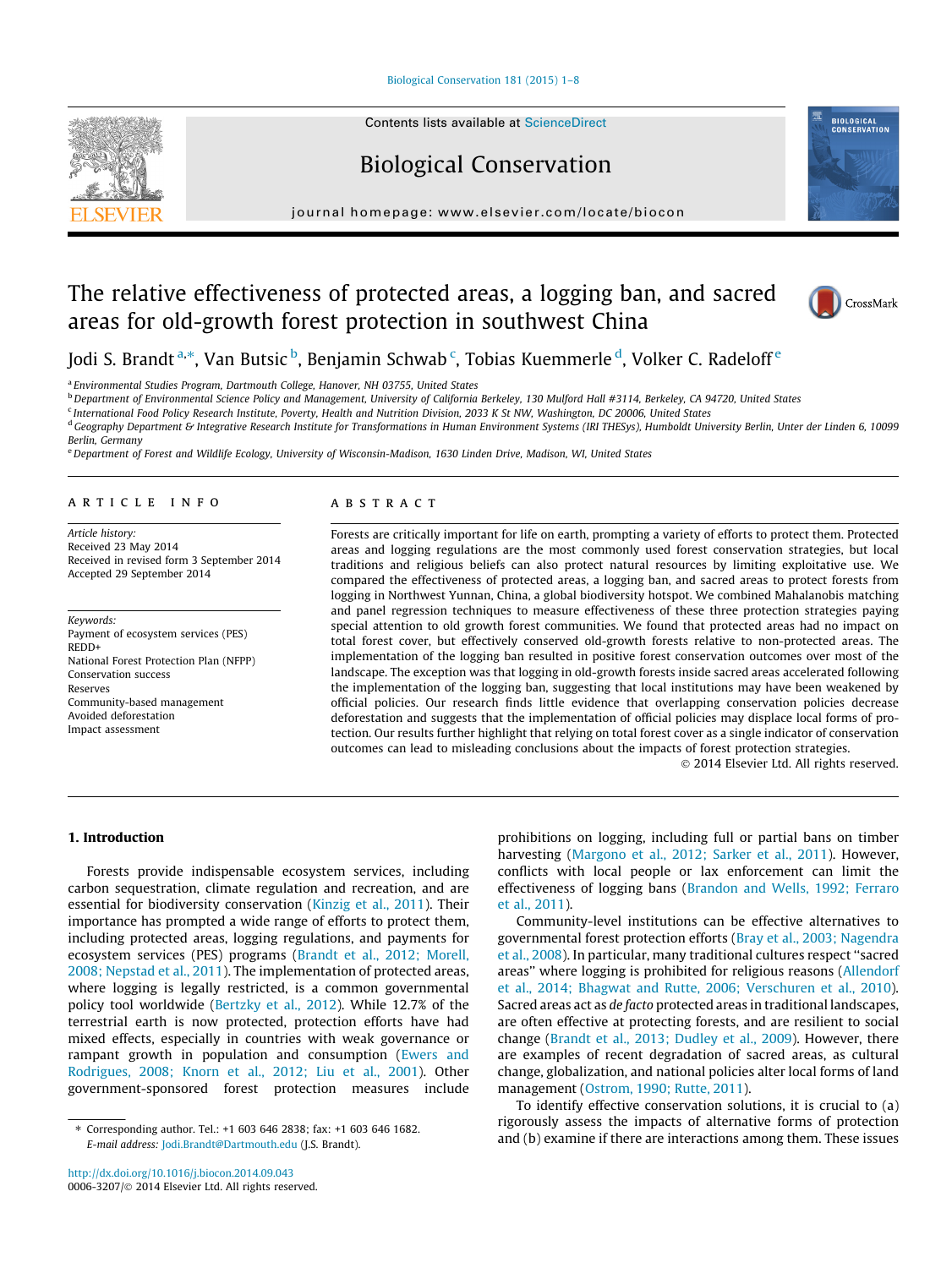gain special relevance in the context of the Northwest (NW) Yunnan Province, China. NW Yunnan is both a biodiversity hotspot ([Myers et al., 2000](#page--1-0)) and a UNESCO world heritage site. NW Yunnan's natural forests, the most diverse temperate forests in the world ([Morell, 2008](#page--1-0)), were decimated by government logging companies from the 1950s through the 1980s. Since 1990, multiple forest protection strategies, including protected areas, a logging ban, and community-managed sacred areas, have been concomitantly in effect.

Our goal was to compare the effectiveness of these different protection strategies to conserve old-growth forest cover. We created a spatial dataset of protection strategies by delineating boundaries of protected areas, logging ban areas, and Tibetan sacred areas. We quantified forest cover types (old-growth forest and pine forests) and changes among them based on Landsat satellite images over two decades: 1990–1999 and 1999–2009. Simply comparing changes in forest cover over different tenure systems and over time is not sufficient to assess the relative effectiveness of different protection strategies, because the areas under the different protection strategies are in almost all cases inherently dif-ferent in other aspects as well ([Andam et al., 2008; Joppa and](#page--1-0) [Pfaff, 2010, 2009\)](#page--1-0). For example, in our setting, sacred areas have higher levels of old growth forests, and are at higher elevations and have steeper slopes than protected areas or logging ban areas. Given these differences in initial conditions, they experience different demands for forest resources.

In order to control for underlying differences among different protection strategies, we used a 2-step modeling procedure. First, we used matching statistics to create datasets consisting of observations in each protection category that had similar observable characteristics at the beginning of our study period (1990) ([Caliendo](#page--1-0) [and Kopeinig, 2008\)](#page--1-0). However, matching only provides bias-free estimates when all factors that influence both protection strategy designation and deforestation are included are included as controls, an assumption which cannot be tested. Thus, we next also applied panel regression techniques to account for unobserved heterogeneity and identify the impacts of the different protection strategies across forest types. We asked three specific questions:

- 1. Did protected areas protect all forest types equally?
- 2. Did the region-wide logging ban effectively reduce logging compared to other protection strategies?
- 3. Did sacred areas continue to protect old-growth forests, even as new policies restricted logging in the surrounding landscape?

## 2. Methods

#### 2.1. Study area

Our study area  $(20,036 \text{ km}^2)$  was the Diqing Tibetan Autonomous Prefecture in the Hengduan Mountains in Northwest Yunnan Province, bordering Tibet and Sichuan Province (Fig. 1). Northwest Yunnan is a biodiversity hotspot ([Myers et al., 2000](#page--1-0)) with elevations ranging from 1500 to 6000 m above sea level, creating a high diversity of ecological niches in a relatively small area. Northwest Yunnan is also a UNESCO world heritage site, with great cultural diversity and at least 15 different ethnic minority groups in the region. Northwest Yunnan is still relatively undeveloped compared to other parts of China, but is experiencing rapid change. Since the 1970s, NW Yunnan has undergone major changes due to national policies aimed at fostering both economic development and environmental protection. These policies stimulated rapid infrastructure development, immigration of culturally-dominant Han Chinese, tourism, new protected areas, and changes in land use. Local peoples continue to practice subsistence-based agriculture and pastoralism, but livelihood strategies and traditional land use practices are evolving rapidly with increasing climate change and economic development.



Fig. 1. Land cover and protection types in the study area in Northwest Yunnan Province of southwest China.